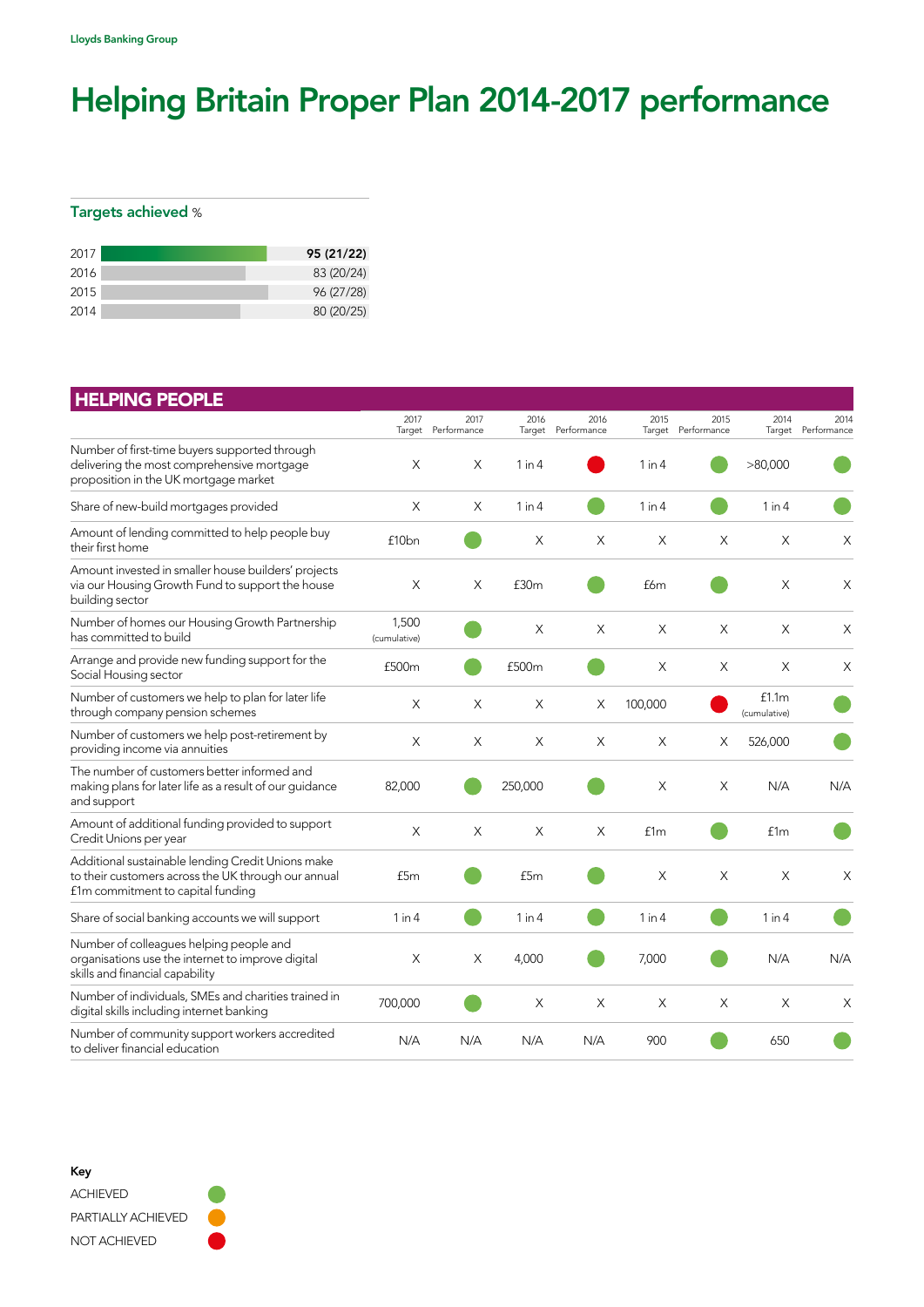## Helping Britain Proper Plan 2014-2017 performance continued

| <b>HELPING BUSINESS</b>                                                                                                                                    |                   |                     |                   |                            |                   |                            |                       |                     |
|------------------------------------------------------------------------------------------------------------------------------------------------------------|-------------------|---------------------|-------------------|----------------------------|-------------------|----------------------------|-----------------------|---------------------|
|                                                                                                                                                            | 2017<br>Target    | 2017<br>Performance | 2016              | 2016<br>Target Performance | 2015              | 2015<br>Target Performance | 2014<br>Target        | 2014<br>Performance |
| Number of start-up businesses we will help to get<br>off the ground                                                                                        | 100,000           |                     | 100,000           |                            | $1$ in $5$        |                            | >100,000              |                     |
| Increased amount of Net Lending to SMEs and<br>Mid Market companies per year                                                                               | £2bn              |                     | £2bn              |                            | >f2bn             |                            | >f1bn<br>(f28bn)      |                     |
| Increased amount of new funding support provided<br>to UK Manufacturing businesses per year                                                                | £1 <sub>bn</sub>  |                     | £1 <sub>bn</sub>  |                            | £1bn              |                            | £1bn                  |                     |
| Number of High Value manufacturing apprenticeships<br>as a result of our f1m per year funding (in the Lloyds<br><b>Bank Advanced Manufacturing Centre)</b> | 500               |                     | 120               |                            | X                 | X                          | X                     | X                   |
| Number of businesses helped to trade internationally                                                                                                       | X                 | X                   | X                 | Χ                          | 72,000            |                            | X                     | $\times$            |
| Number of clients we will help export for the first time                                                                                                   | 5,000             |                     | 5,000             |                            | $\times$          | X                          | X                     | X                   |
| Value of UK infrastructure projects supported in the<br>Government's National Infrastructure Plan                                                          | £10 <sub>bn</sub> |                     | £10 <sub>bn</sub> |                            | £10 <sub>bn</sub> |                            | X                     | X                   |
| % of supplier invoices paid within 30 days                                                                                                                 | X                 | X                   | X                 | X                          | 96%               |                            | 95%                   |                     |
| Number of colleague trained to mentor SMEs and<br>social enterprises                                                                                       | X                 | X                   | X                 | X                          | 260               |                            | 1,000<br>(cumulative) |                     |
| Number of social entrepreneurs supported<br>through Lloyds Bank and Bank of Scotland Social<br>Entrepreneurs programmes                                    | 250               |                     | 270               |                            | 270               |                            | >750<br>(cumulative)  |                     |
| Number of new Lloyds Banking Group Apprenticeship<br>positions created with permanent employment                                                           | 1,000             |                     | 1,000             |                            | 1,000             |                            | 2,450<br>(cumulative) |                     |
| % of Lloyds Banking Group Apprenticeships taken<br>up by external candidates from the UK's most<br>disadvantaged areas                                     | $\times$          | $\times$            | $\times$          | X                          | 15%               |                            | X                     | $\times$            |
| % of undergraduates from low income families<br>(Lloyds Scholars) who have secured a job within<br>six months of graduating from university                | X                 | X                   | X                 | X                          | 90%               |                            | 90%                   |                     |
| Number of undergraduates from lower income<br>households supported through the Lloyds<br>Scholars Programme                                                | 135               |                     | 120               |                            | $\times$          | X                          | 360                   |                     |
| Amount of commercial real estate space we will fund<br>to become more energy efficient with green loans                                                    | 2m square<br>feet |                     | X                 | X                          | $\times$          | $\times$                   | X                     | X                   |